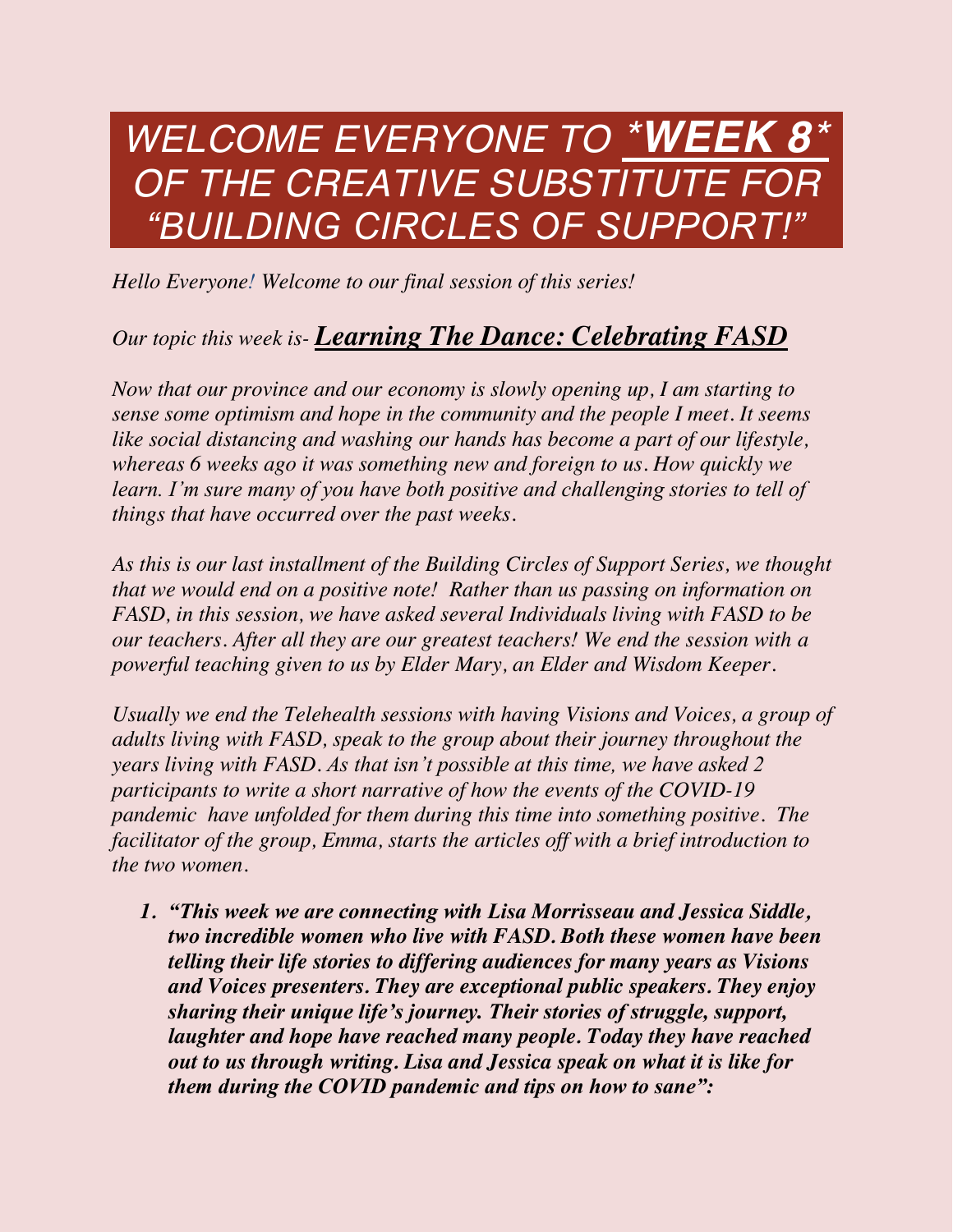Good day everyone! My name is Lisa as most of you know I have FAS. As this Covid 19 has been taking over this world. I have come to the realization that I have a really good life. I have a partner that supports me and encourages me in everything I do. There as not been a lot of changes since this has all happened only the fact that my children are home all the time. In this time, I have come to be very thankful for where I live and how I live.

My kids this year get to learn more about how life used to be in the olden days. They are learning and working on the garden. My middle child is very excited because he is planting pumpkins. My youngest every day looks at all the plants and see what is growing and how much they are growing. They have helped with the garden last year but this year it has been a true blessing to have them help with the seeds and now understand why we save our seeds from our food.

I know that a lot of people are struggling and having anxiety over this chapter in their lives. They can't leave or go any where, but I am grateful to live in the country and to be able to grow our own food. Chickens and eggs and cows. So much for the kids to learn and so much space. I would not change anything.

Enjoy the sun! Lisa Morrisseau, Anola, MB

### Jessica's Guide to Staying Sane During Covid

### 1) Get dressed up!

Pick out dress pants and a nice top you would wear for a special occasion, like Sunday morning! Always start off with a cup of coffee. Every Sunday, I grab my note book and Bible, I go into my favorite place to sit and I go online. I open up to my church's Sunday sermon. I sit on my comfy couch and sip coffee. This routine gives me structure for the week. It gives me something to look forward too. I invite you to dress up, turn on a sermon or your favorite podcast, and enjoy!

### 2) Go for a Walk!

There are so many ways to go for a walk. When I go for walks and I see nature that inspires me, I like to take a picture of it. For example, when I see beautiful clouds or a branch when the sunlight is shining around it from a nice view, I take a picture.

You can get outside to take your dog or pet for a walk. It is also good for the pet to get out so it does not feel so isolated and held inside the house.

### 3) Watch a Movie!

For relaxing you can turn on your favorite movie, if nothing is good on TV. I recently watched Bambi with my niece. She watched up to the sad scene at the beginning. So I put on Bambi 2, she then came back to watch with me. When watching a group movie make sure everyone is comfortable!

Don't forget the popcom!

Jessica Siddle Winnipeg, MB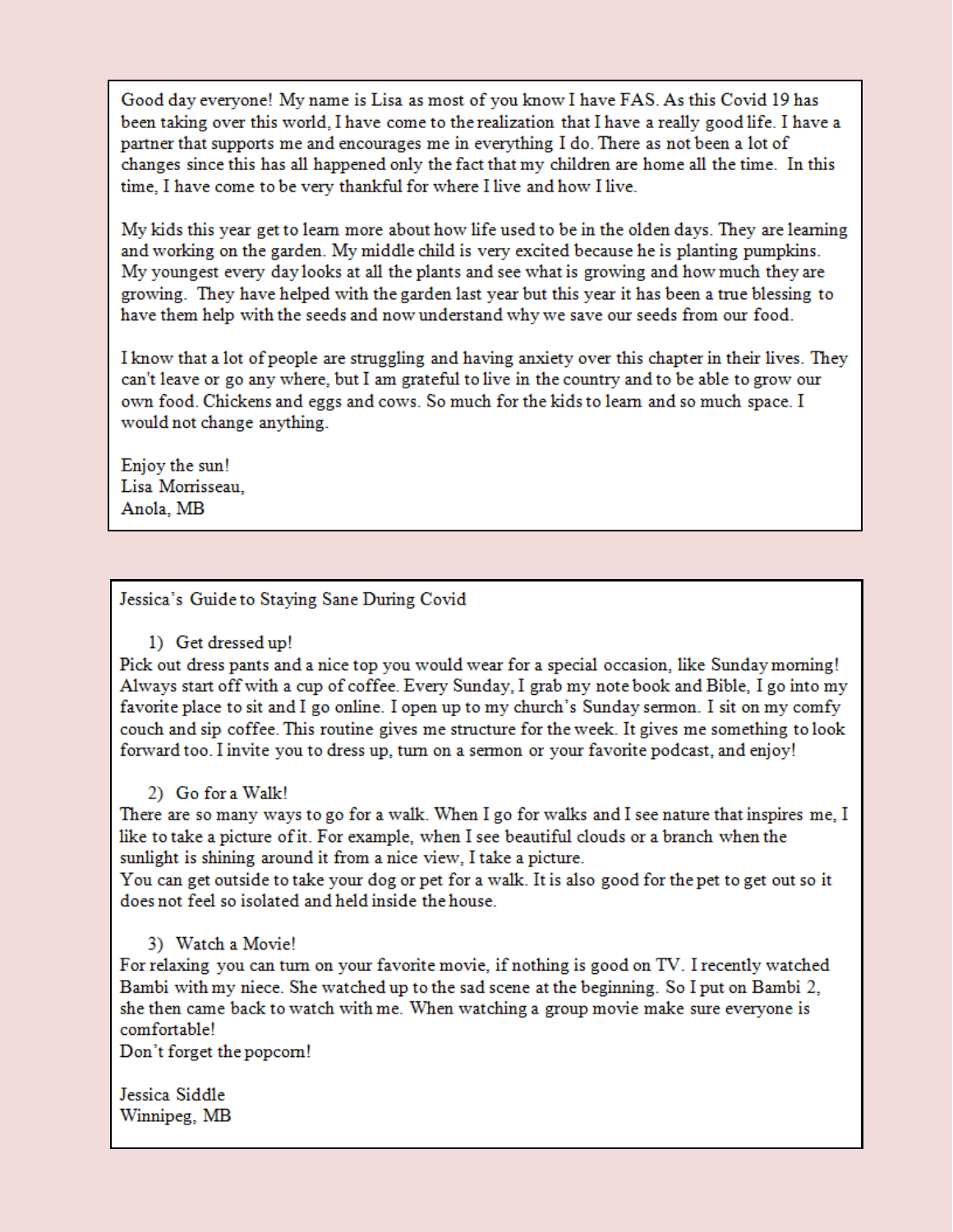*Visions and Voices presenters are adults who live with Fetal Alcohol Spectrum Disorder. Presenters have spoken throughout Manitoba to teachers, families, police officers, caregivers, social workers, and many others. The presenters share their stories and facilitate conversations about FASD. If you are interested in learning more go to the [Visions and](https://www.initiativesjc.org/wpblog/touchstone/)  [Voices website.](https://www.initiativesjc.org/wpblog/touchstone/) You may also contact Emma Bergen, Visions and Voices Coordinator, at [ebergen.vnv@initiativesjc.org.](mailto:ebergen.vnv@initiativesjc.org)*

- *2. We would also like to direct you to some videos which involve celebrating the strengths of individuals with FASD found on the Manitoba FASD Coalition website.* 
	- x *This first video, titled ["A Place Where I Belong: Community](https://www.fasdcoalition.ca/looking-after-each-other-project/mini-documentaries/)  [Making a Difference"](https://www.fasdcoalition.ca/looking-after-each-other-project/mini-documentaries/), is the story of how one community is walking beside Chris, an individual with FASD, on his journey of selfdiscovery, healing, and belonging. It is a model which many small communities can learn from. Chris is also a part of the Visions and Voices speaking group.*



x *In particular, for the educators (and caregivers) who have been following us over the past weeks, we recommend that you view the 3rd video on the page, titled ["Learning the Dance: Community](https://www.fasdcoalition.ca/looking-after-each-other-project/mini-documentaries/)  [Making a Difference"](https://www.fasdcoalition.ca/looking-after-each-other-project/mini-documentaries/). This video is the story of how 2 schools in Manitoba have focused on relationships, built upon strengths, and reframed behaviours in order to support 2 students with FASD to find success and a sense of belonging within the school community.*

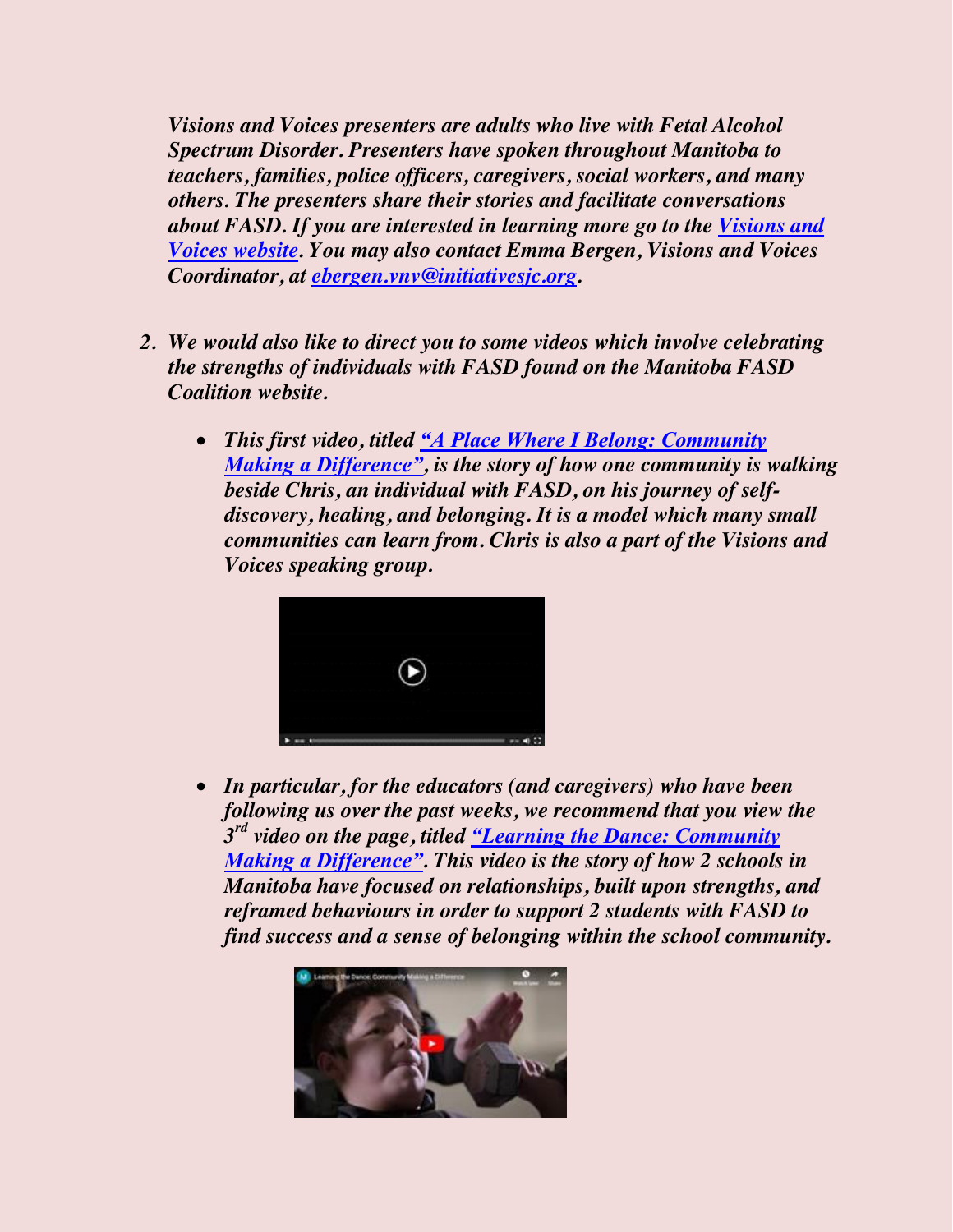3. An adoptive mother also shares her story on how the Pandemic has had a positive effect on their family living with an adolescent daughter with FASD. Although there are many struggles in raising an adolescent with FASD, together, the family has moved through this into a more positive light.

#### Who knew that a global pandemic would be the strategy we needed to complete Grade 9.

The months of January to March are always the hardest for our 15-year-old daughter with an FASD diagnosis (thus, hardest for us as well!!). It is at this point in the school year that things just seem too heavy and we hit overload with all the very tricky social dynamics of adolescent life at school. We were managing crisis level behaviours, poor mental health (for everyone), and we were not going to achieve half of her credits for grade 9.

This year especially, my spouse and I had been trying to figure out a way to limit her time at school as a way to manage the many triggers. But of course, our daughter, being both 15 and having FASD, isn't very accommodating of our accommodations. If we tried to keep her home, she would walk to school. If we suggested home schooling, she would go to school every day that week just to "prove" to us that, I quote, "I'm just like everyone else and I don't need your help." No matter what we tried, she would just keep walking into that fire and getting burned. Its not surprising that her self-esteem and mental health bottomed out...people can be really mean.

Its so hard watching your child struggle. The vulnerability of FASD certainly extends to the whole family. It's so hard to figure out how to accommodate and make things better for her when we don't have control over the environment or the triggers and she isn't compliant with other options like staying home. I remember thinking in February, how I longed for the summer months, when those triggers are mostly eliminated and she becomes my humorous and loving daughter again. February was especially hard on my own mental health and I really wanted off the roller coaster and for the world to stop spinning for a little while.

Never in a million years would I ever wish the trauma of this pandemic on our world. Like so many people, I'm feeling so many mixed emotions during this time of COVID. I worry about a lot of families and I know how incredibly devastating this time is for so many people. However, for us, there has been one incredible silver lining around this very dark cloud. School is cancelled, eliminating most of those triggers. This was such a welcome and critically necessary break for our whole family. The fact that it was mandated and everyone was required to stay home made it even that much easier for us to navigate her staying home too! Her drive to go to school to see her 'friends' was gone and in its place was time for recovery from the many wounds of the year thus far.

In the FASD world, we often need to live by the motto 'take one day at a time'. In Jan/Feb, we had no good days, and there were some really traumatizing ones. Now, as we begin May, our days look (and feel) monumentally better. Her mental health and self-esteem are much improved. She is engaging in school work every day and is expressing how much better she likes this way of schooling, although she still misses her friends. She is engaged with us in positive ways and more loving and grateful than I've every seen her. Don't get me wrong, we are still living the roller coaster of FASD, and it takes a lot of one to one support with multiple people to keep this train on its tracks. But we are having fun together as a family and are able to feel a sense of hope, which has balanced our well-being and lightened our load. Hope not only for our success with academics this school year, as we actually have the opportunity to catch up and achieve full credits for her grade 9 year. But also, long-term hope that we might actually be able to complete high school. The long-term benefits of the schools being forced to develop and experiment with this type of learning method may very well be the light for us, an option moving forward, even when the restrictions are lifted and the world starts spinning again.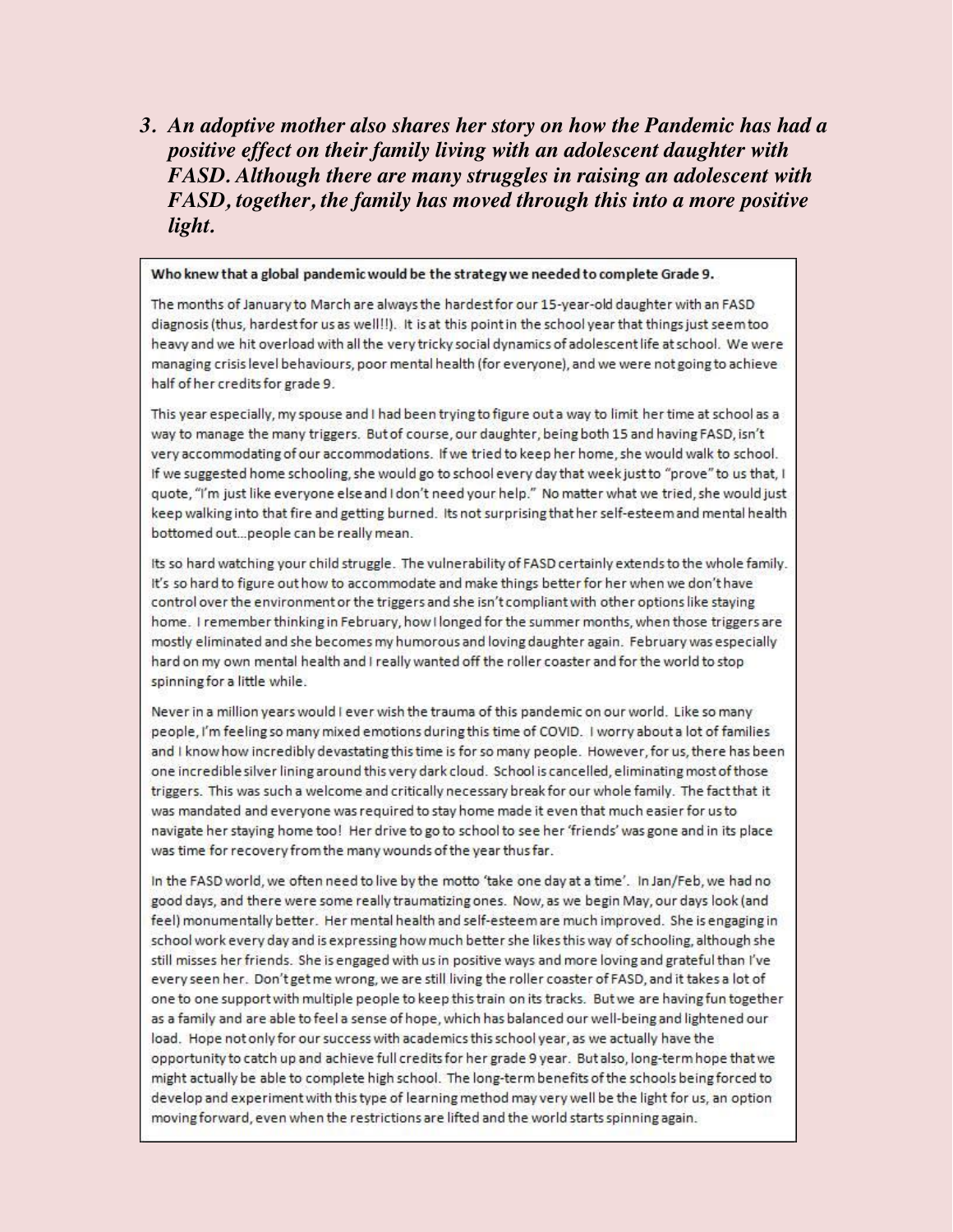*4. We also wanted to highlight the perspective of an 11-year old student in grade 6, who has FASD and is currently at home during this Pandemic, like many of you and your children. Here are some of the things he has been working on to share how he is feeling, keeping busy, and staying connected to others while staying at home:*



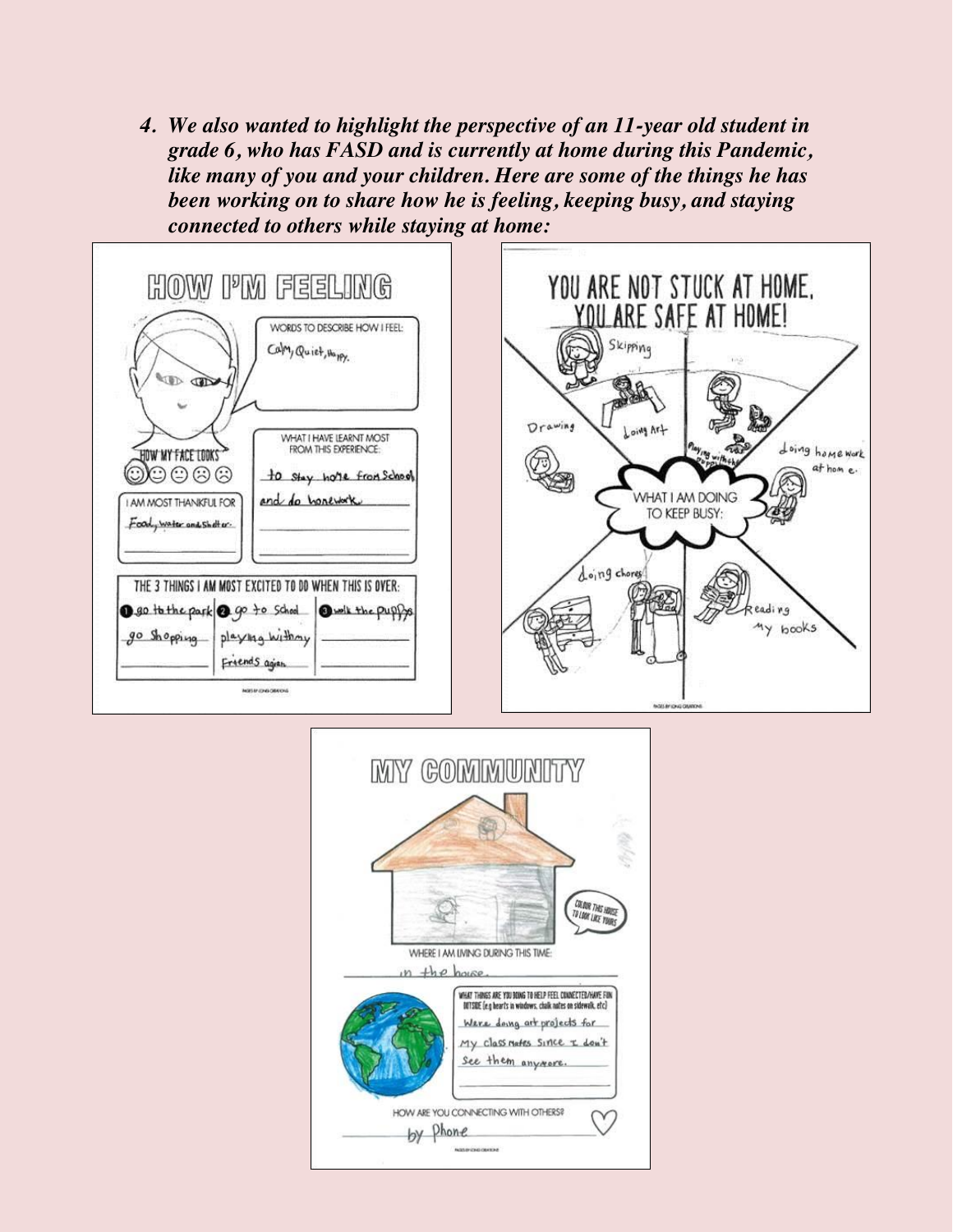- *5. Our next videos are by one of our favorite speakers who is living with FASD. By now you are all familiar with Myles Himmelreich. In this these last 2 videos, Myles impresses upon us that even though having FASD can be a struggle, there are many positive aspects of living with FASD:*
	- x *[FASD: I Struggle, But I Also Succeed \(Myles Himmelreich\)](https://www.youtube.com/watch?v=Dg0YXdLWu4k)*



- x *Finally, in our last [video,](https://www.youtube.com/watch?v=5fm3Ptp9ZMA) Myles encourages us to think of the term FASD as a new acronym, that being:* 
	- *F- Faith A- Ability*
	-
	- *S- Strength*
	- *D- Determination*

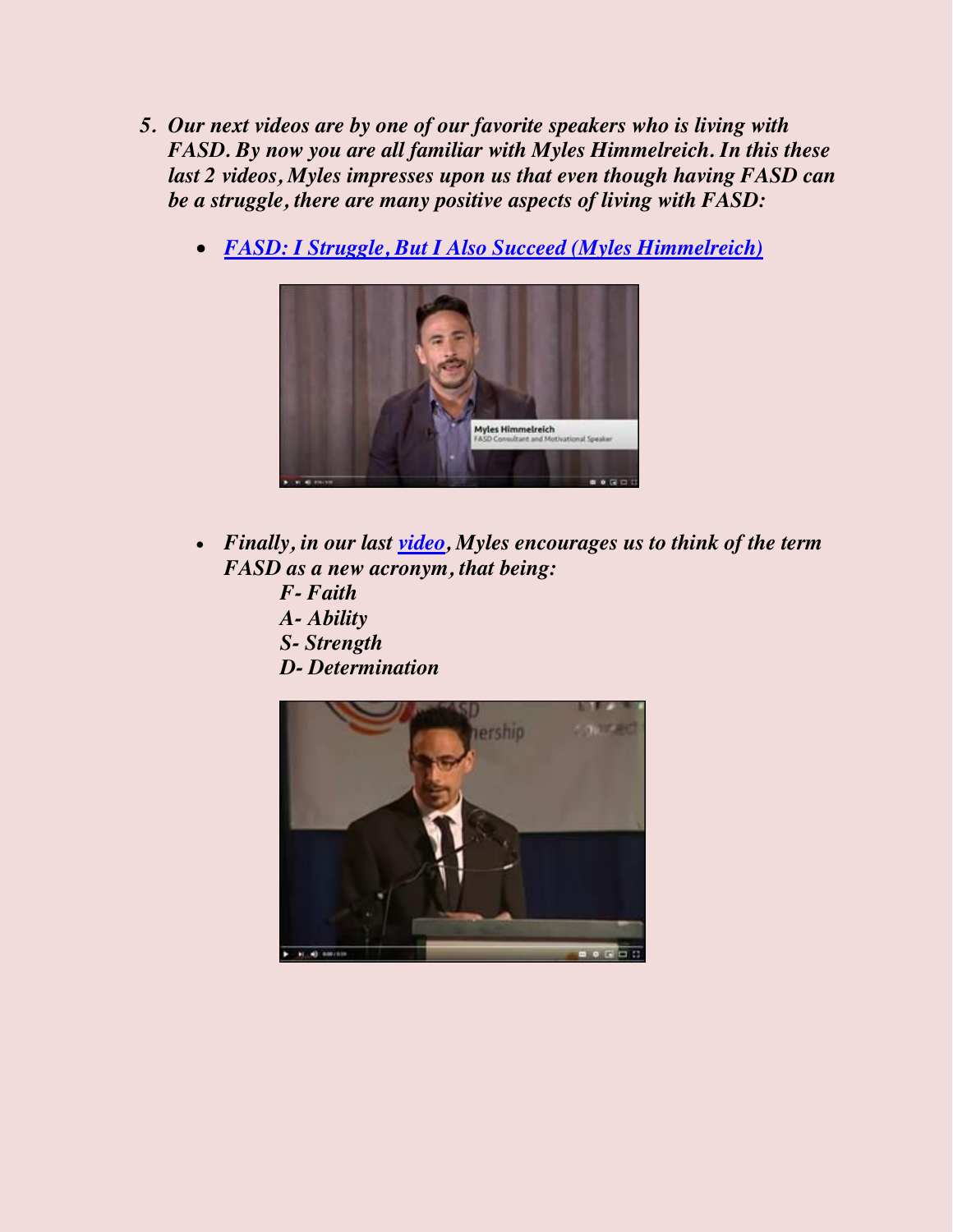6. We end our session with a teaching from Mary Wilson, an Elder and Wisdom Keeper, who beautifully describes her life's journey in living with individuals with FASD. May this be something we can hold in our hearts as we move forward in Learning the Dance...

I woke up today and chose how I wanted my day to go. I had decided it would be smooth and productive, working from home.

Well, I live children with FASD, we all know there is no plan... (smiling.)

The gifts the children bring to me, is Patience and compassion. To be able to go beyond what I want, to do what they need. I learned how to not take thingspersonally. I must be patient with not only them, but also myself, the dog and the outside world, and the mail person. (chuckling)

I have learned from the children how to be structured and also spontaneous in a half hour span, and then moving toward refocusing usall again with a good heart.

I have learned that the children are the ones who can help to make me a better person. They show me where my weaknesses are and where my strengthslie.

I have learned to be an advocate, how to stand up for our rights, finally I learned how not to take bullying or abuse. It was a journey let me tell you.

I learned that loving through this was the only way to happiness and to laugh at the craziest things, even in a look or sound. (Smiling)

I learned what a happy family looked like. That was my choice. To choose acceptance and differences, mine and theirs, how to be therefor another beyond what I want.

I learned how to let go of little issues. Be there for them as they bridge into the world beyond me and mine.

I now trust, which means I canwalk with a good heart knowing my ancestors are proud and Creator is by my side.

Wahkohtowin. Live in peace. Mary Wilson Ph.d. (Phil.hc.) **ΑΑΛΠΛΑΥΑΓΟΑΥΣΤΗΜΑΚΑ** 

> We want to thank those of you who have followed us throughout the last 8 weeks. We hope that these sessions have given you some more insight into understanding FASD than you may have before. We realize that there is so much more to learn about FASD and encourage you to keep learning and seek out more resources on FASD in your communities. Mostly, we ask that you keep looking at the positive aspects individuals with FASD bring to our communities and ways we can give them opportunities for Success and a Sense of Belonging.